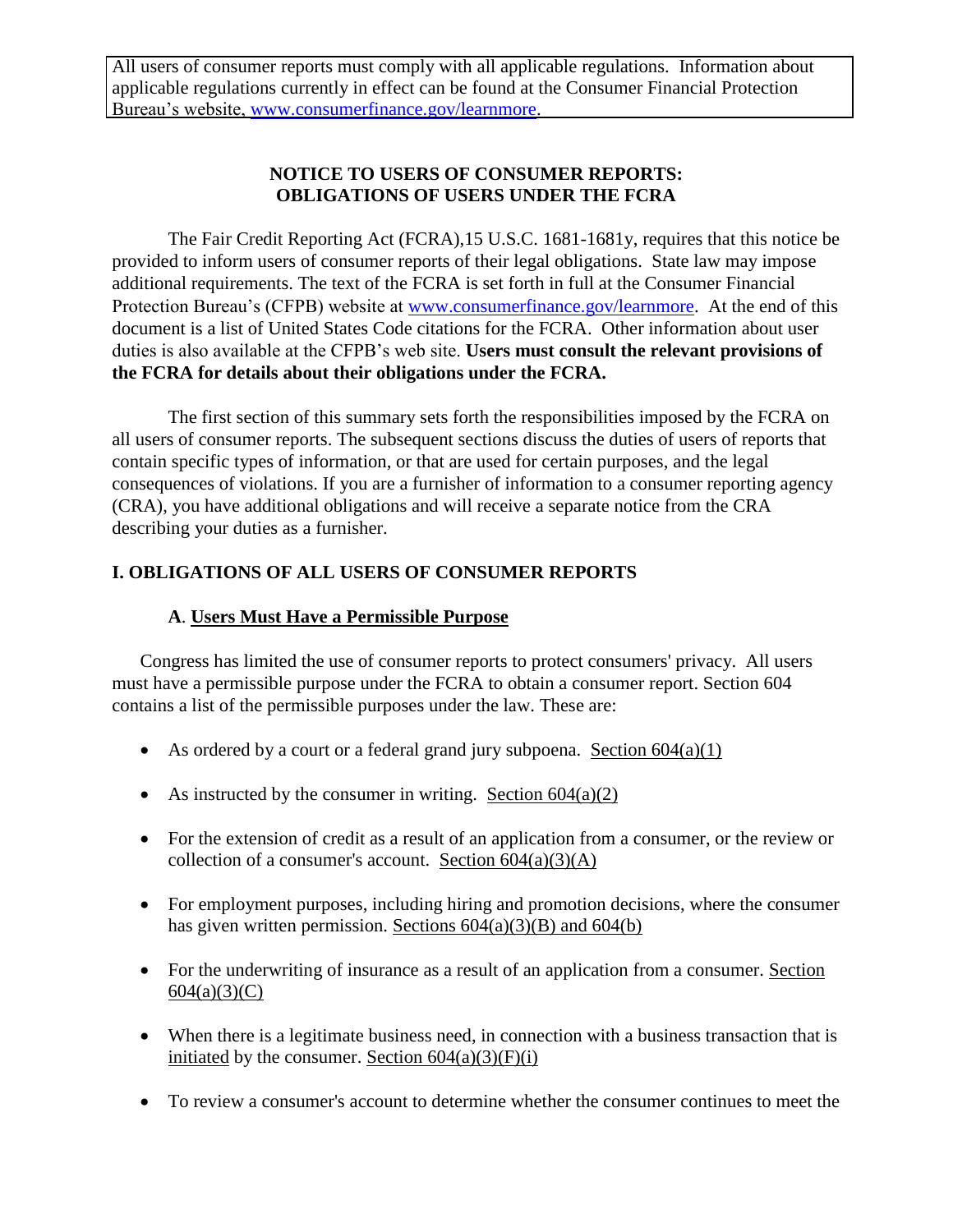terms of the account. Section  $604(a)(3)(F)(ii)$ 

- To determine a consumer's eligibility for a license or other benefit granted by a governmental instrumentality required by law to consider an applicant's financial responsibility or status. Section  $604(a)(3)(D)$
- For use by a potential investor or servicer, or current insurer, in a valuation or assessment of the credit or prepayment risks associated with an existing credit obligation. Section  $604(a)(3)(E)$
- For use by state and local officials in connection with the determination of child support payments, or modifications and enforcement thereof. Sections  $604(a)(4)$  and  $604(a)(5)$

In addition, creditors and insurers may obtain certain consumer report information for the purpose of making "prescreened" unsolicited offers of credit or insurance. Section 604(c). The particular obligations of users of "prescreened" information are described in Section VII below.

## **B**. **Users Must Provide Certifications**

Section 604(f) prohibits any person from obtaining a consumer report from a consumer reporting agency (CRA) unless the person has certified to the CRA the permissible purpose(s) for which the report is being obtained and certifies that the report will not be used for any other purpose.

# **C. Users Must Notify Consumers When Adverse Actions Are Taken**

The term "adverse action" is defined very broadly by Section 603. "Adverse actions" include all business, credit, and employment actions affecting consumers that can be considered to have a negative impact as defined by Section 603(k) of the FCRA – such as denying or canceling credit or insurance, or denying employment or promotion. No adverse action occurs in a credit transaction where the creditor makes a counteroffer that is accepted by the consumer.

#### **1. Adverse Actions Based on Information Obtained From a CRA**

If a user takes any type of adverse action as defined by the FCRA that is based at least in part on information contained in a consumer report, Section 615(a) requires the user to notify the consumer. The notification may be done in writing, orally, or by electronic means. It must include the following:

- The name, address, and telephone number of the CRA (including a toll-free telephone number, if it is a nationwide CRA) that provided the report.
- A statement that the CRA did not make the adverse decision and is not able to explain why the decision was made.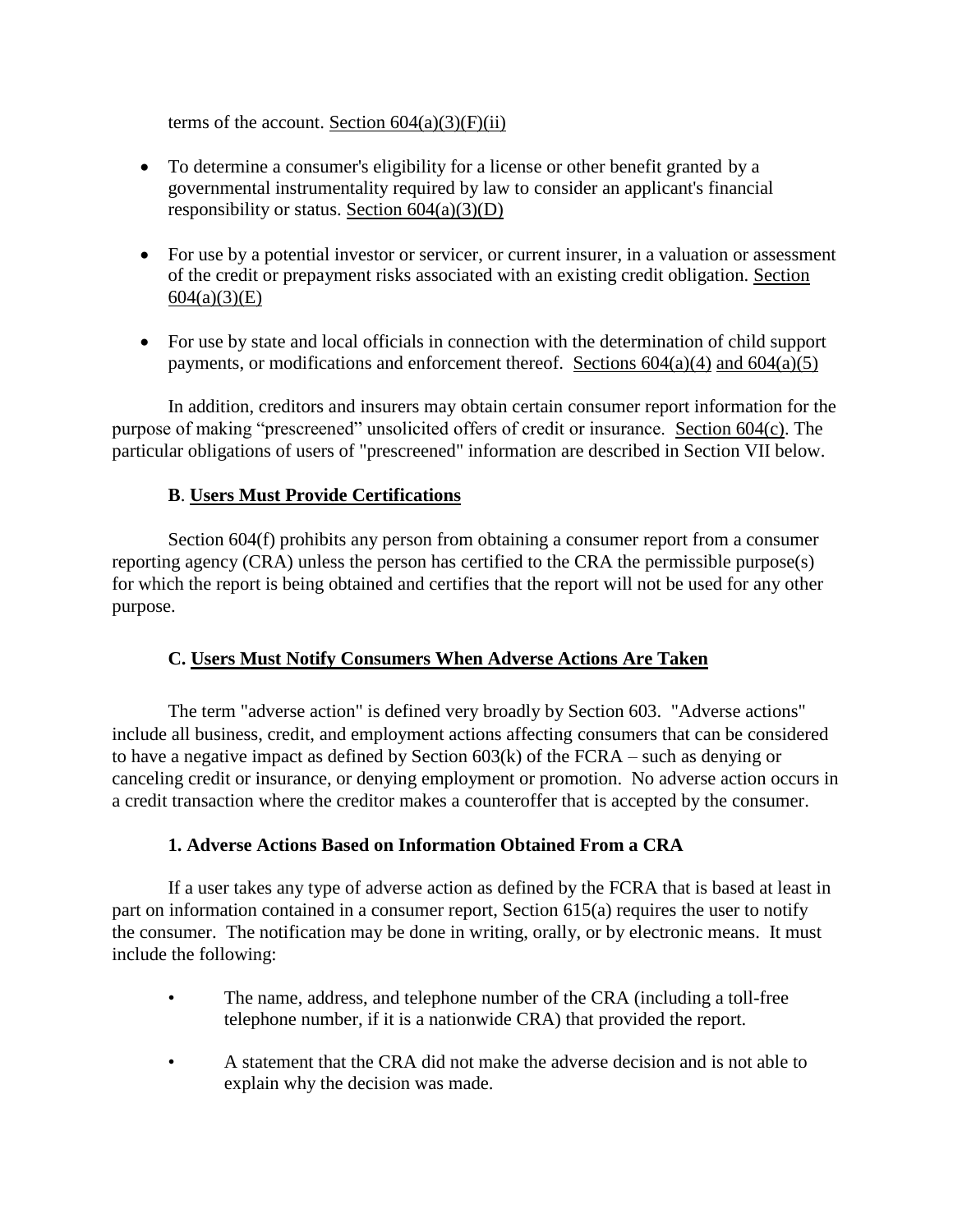- A statement setting forth the consumer's right to obtain a free disclosure of the consumer's file from the CRA if the consumer makes a request within 60 days.
- A statement setting forth the consumer's right to dispute directly with the CRA the accuracy or completeness of any information provided by the CRA.

## **2. Adverse Actions Based on Information Obtained From Third Parties Who Are Not Consumer Reporting Agencies**

If a person denies (or increases the charge for) credit for personal, family, or household purposes based either wholly or partly upon information from a person other than a CRA, and the information is the type of consumer information covered by the FCRA, Section  $615(b)(1)$ requires that the user clearly and accurately disclose to the consumer his or her right to be told the nature of the information that was relied upon if the consumer makes a written request within 60 days of notification. The user must provide the disclosure within a reasonable period of time following the consumer's written request.

# **3. Adverse Actions Based on Information Obtained From Affiliates**

If a person takes an adverse action involving insurance, employment, or a credit transaction initiated by the consumer, based on information of the type covered by the FCRA, and this information was obtained from an entity affiliated with the user of the information by common ownership or control, Section 615(b)(2) requires the user to notify the consumer of the adverse action. The notice must inform the consumer that he or she may obtain a disclosure of the nature of the information relied upon by making a written request within 60 days of receiving the adverse action notice. If the consumer makes such a request, the user must disclose the nature of the information not later than 30 days after receiving the request. If consumer report information is shared among affiliates and then used for an adverse action, the user must make an adverse action disclosure as set forth in I.C.1 above.

# **D. Users Have Obligations When Fraud and Active Duty Military Alerts are in Files**

When a consumer has placed a fraud alert, including one relating to identity theft, or an active duty military alert with a nationwide consumer reporting agency as defined in Section 603(p) and resellers, Section 605A(h) imposes limitations on users of reports obtained from the consumer reporting agency in certain circumstances, including the establishment of a new credit plan and the issuance of additional credit cards. For initial fraud alerts and active duty alerts, the user must have reasonable policies and procedures in place to form a belief that the user knows the identity of the applicant or contact the consumer at a telephone number specified by the consumer; in the case of extended fraud alerts, the user must contact the consumer in accordance with the contact information provided in the consumer's alert.

# **E. Users Have Obligations When Notified of an Address Discrepancy**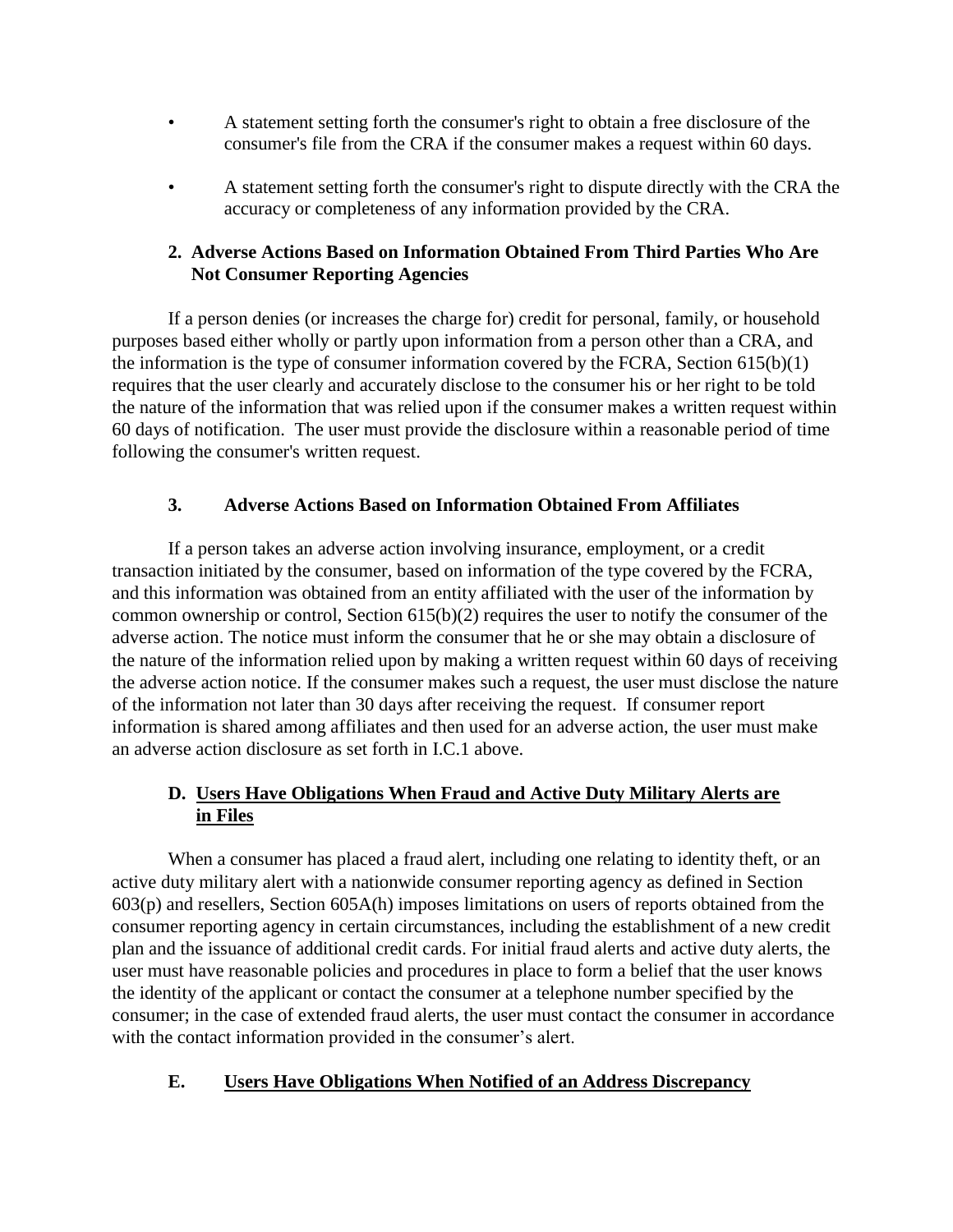Section 605(h) requires nationwide CRAs, as defined in Section 603(p), to notify users that request reports when the address for a consumer provided by the user in requesting the report is substantially different from the addresses in the consumer's file. When this occurs, users must comply with regulations specifying the procedures to be followed. Federal regulations are available at [www.consumerfinance.gov/learnmore.](http://www.consumerfinance.gov/learnmore)

#### **F. Users Have Obligations When Disposing of Records**

Section 628 requires that all users of consumer report information have in place procedures to properly dispose of records containing this information. Federal regulations have been issued that cover disposal.

# **II. CREDITORS MUST MAKE ADDITIONAL DISCLOSURES**

If a person uses a consumer report in connection with an application for, or a grant, extension, or provision of, credit to a consumer on material terms that are materially less favorable than the most favorable terms available to a substantial proportion of consumers from or through that person, based in whole or in part on a consumer report, the person must provide a risk-based pricing notice to the consumer in accordance with regulations prescribed by the CFPB.

Section 609(g) requires a disclosure by all persons that make or arrange loans secured by residential real property (one to four units) and that use credit scores. These persons must provide credit scores and other information about credit scores to applicants, including the disclosure set forth in Section  $609(g)(1)(D)$  ("Notice to the Home Loan Applicant").

## **III. OBLIGATIONS OF USERS WHEN CONSUMER REPORTS ARE OBTAINED FOR EMPLOYMENT PURPOSES**

#### **A. Employment Other Than in the Trucking Industry**

If information from a CRA is used for employment purposes, the user has specific duties, which are set forth in Section 604(b) of the FCRA. The user must:

- Make a clear and conspicuous written disclosure to the consumer before the report is obtained, in a document that consists solely of the disclosure, that a consumer report may be obtained.
- Obtain from the consumer prior written authorization. Authorization to access reports during the term of employment may be obtained at the time of employment.
- Certify to the CRA that the above steps have been followed, that the information being obtained will not be used in violation of any federal or state equal opportunity law or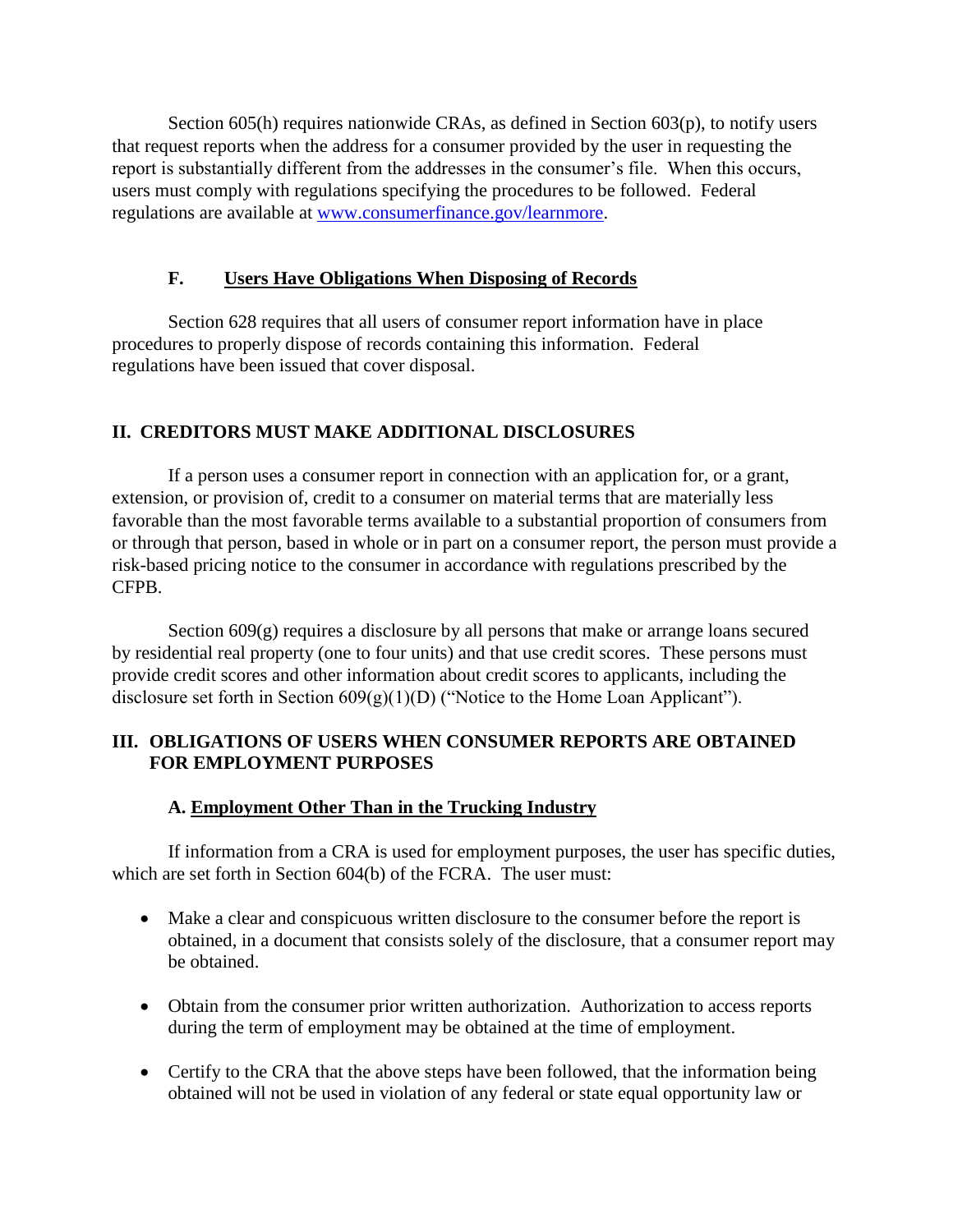regulation, and that, if any adverse action is to be taken based on the consumer report, a copy of the report and a summary of the consumer's rights will be provided to the consumer.

 **Before** taking an adverse action, the user must provide a copy of the report to the consumer as well as the summary of consumer's rights. (The user should receive this summary from the CRA.) A Section 615(a) adverse action notice should be sent after the adverse action is taken.

An adverse action notice also is required in employment situations if credit information (other than transactions and experience data) obtained from an affiliate is used to deny employment. Section 615(b)(2)

The procedures for investigative consumer reports and employee misconduct investigations are set forth below.

#### **B. Employment in the Trucking Industry**

Special rules apply for truck drivers where the only interaction between the consumer and the potential employer is by mail, telephone, or computer. In this case, the consumer may provide consent orally or electronically, and an adverse action may be made orally, in writing, or electronically. The consumer may obtain a copy of any report relied upon by the trucking company by contacting the company.

#### **IV. OBLIGATIONS WHEN INVESTIGATIVE CONSUMER REPORTS ARE USED**

Investigative consumer reports are a special type of consumer report in which information about a consumer's character, general reputation, personal characteristics, and mode of living is obtained through personal interviews by an entity or person that is a consumer reporting agency. Consumers who are the subjects of such reports are given special rights under the FCRA. If a user intends to obtain an investigative consumer report, Section 606 requires the following:

- The user must disclose to the consumer that an investigative consumer report may be obtained. This must be done in a written disclosure that is mailed, or otherwise delivered, to the consumer at some time before or not later than three days after the date on which the report was first requested. The disclosure must include a statement informing the consumer of his or her right to request additional disclosures of the nature and scope of the investigation as described below, and the summary of consumer rights required by Section 609 of the FCRA. (The summary of consumer rights will be provided by the CRA that conducts the investigation.)
- The user must certify to the CRA that the disclosures set forth above have been made and that the user will make the disclosure described below.
- Upon the written request of a consumer made within a reasonable period of time after the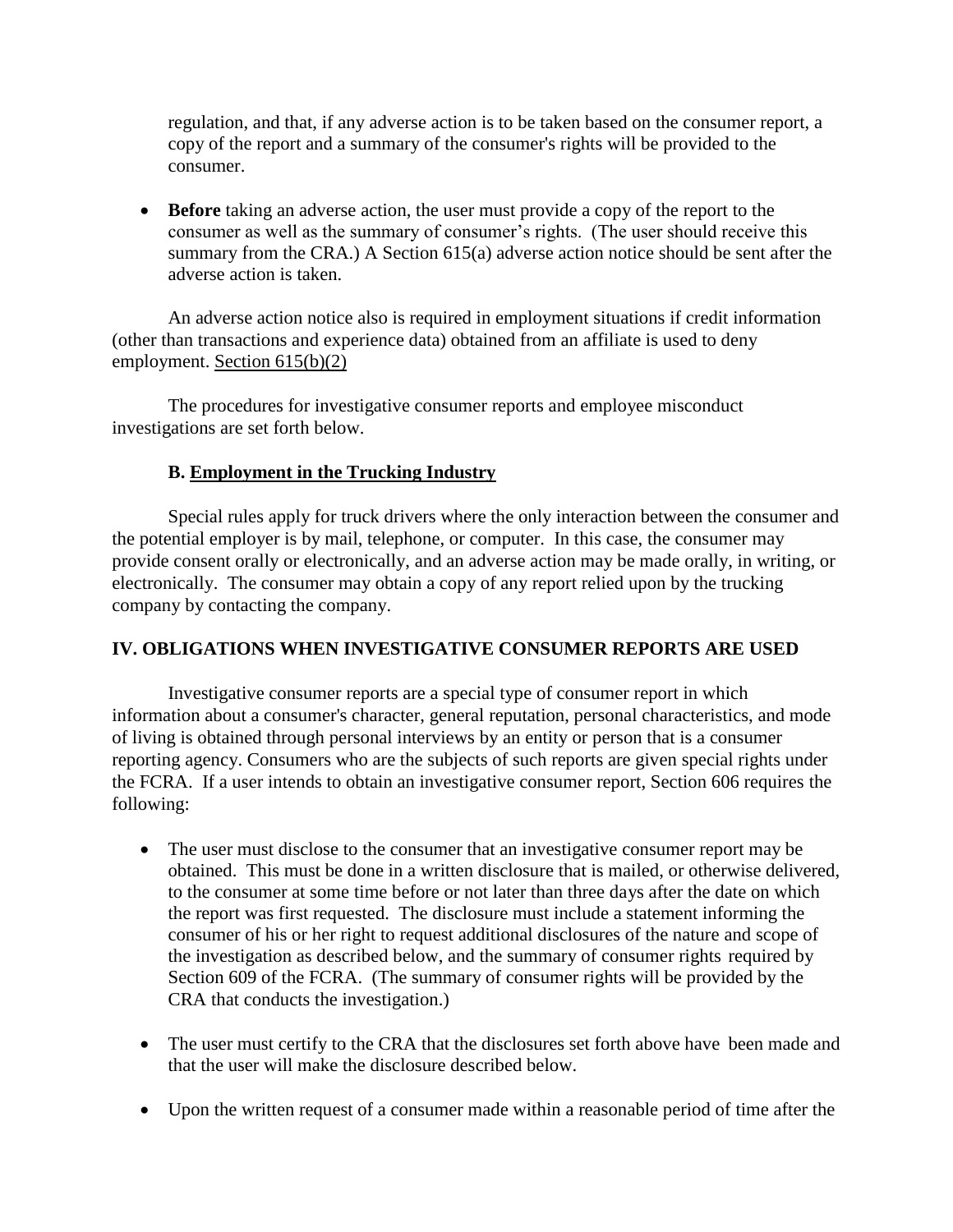disclosures required above, the user must make a complete disclosure of the nature and scope of the investigation. This must be made in a written statement that is mailed, or otherwise delivered, to the consumer no later than five days after the date on which the request was received from the consumer or the report was first requested, whichever is later in time.

#### **V. SPECIAL PROCEDURES FOR EMPLOYEE INVESTIGATIONS**

Section  $603(x)$  provides special procedures for investigations of suspected misconduct by an employee or for compliance with Federal, state or local laws and regulations or the rules of a self-regulatory organization, and compliance with written policies of the employer. These investigations are not treated as consumer reports so long as the employer or its agent complies with the procedures set forth in Section  $603(x)$ , and a summary describing the nature and scope of the inquiry is made to the employee if an adverse action is taken based on the investigation.

#### **VI. OBLIGATIONS OF USERS OF MEDICAL INFORMATION**

Section 604(g) limits the use of medical information obtained from consumer reporting agencies (other than payment information that appears in a coded form that does not identify the medical provider). If the information is to be used for an insurance transaction, the consumer must give consent to the user of the report or the information must be coded. If the report is to be used for employment purposes – or in connection with a credit transaction (except as provided in regulations) – the consumer must provide specific written consent and the medical information must be relevant. Any user who receives medical information shall not disclose the information to any other person (except where necessary to carry out the purpose for which the information was disclosed, or as permitted by statute, regulation, or order).

#### **VII. OBLIGATIONS OF USERS OF "PRESCREENED" LISTS**

The FCRA permits creditors and insurers to obtain limited consumer report information for use in connection with unsolicited offers of credit or insurance under certain circumstances. Sections 603(1), 604(c), 604(e), and 615(d). This practice is known as "prescreening" and typically involves obtaining from a CRA a list of consumers who meet certain pre-established criteria. If any person intends to use prescreened lists, that person must (1) before the offer is made, establish the criteria that will be relied upon to make the offer and to grant credit or insurance, and (2) maintain such criteria on file for a three-year period beginning on the date on which the offer is made to each consumer. In addition, any user must provide with each written solicitation a clear and conspicuous statement that:

- Information contained in a consumer's CRA file was used in connection with the transaction.
- The consumer received the offer because he or she satisfied the criteria for credit worthiness or insurability used to screen for the offer.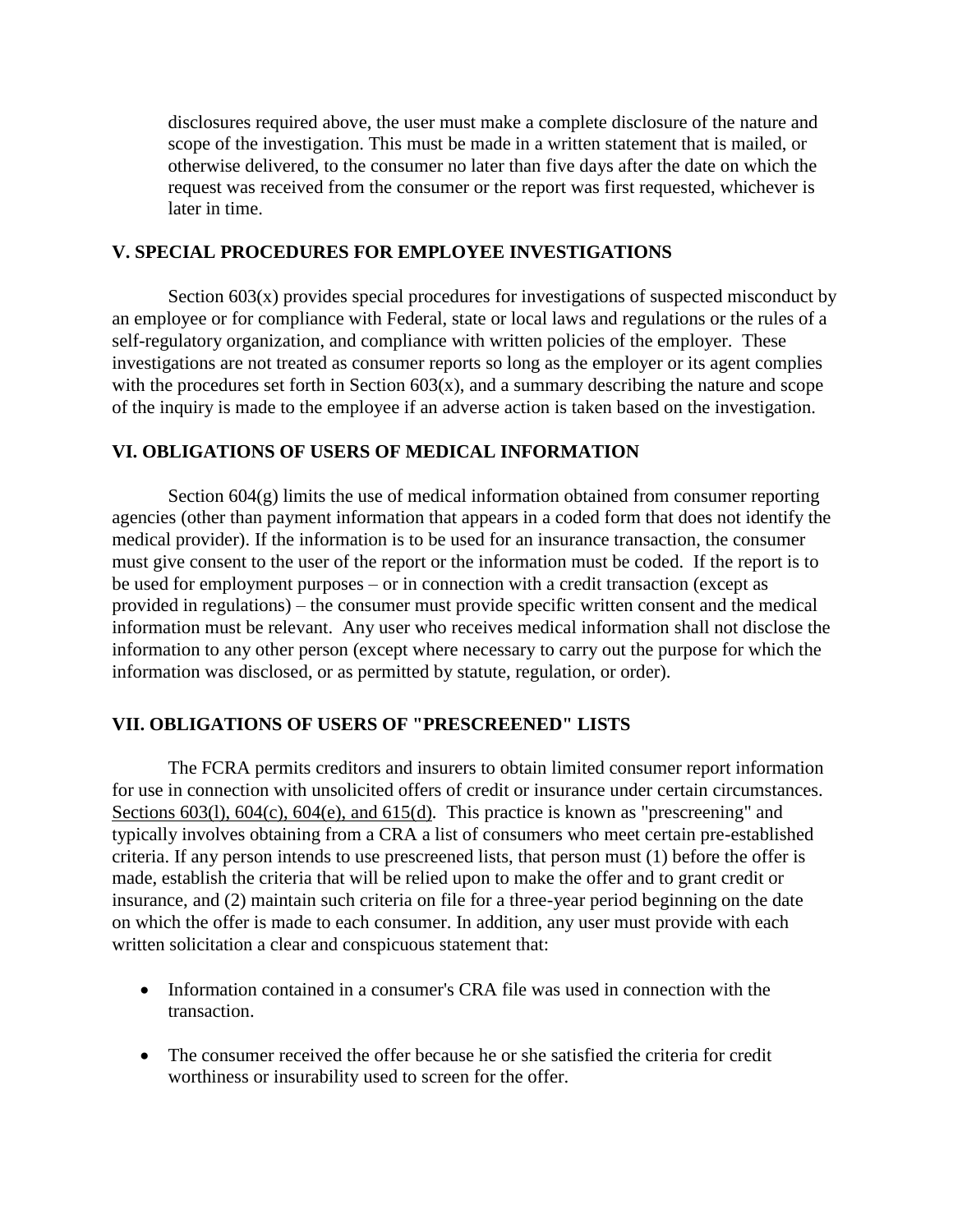- Credit or insurance may not be extended if, after the consumer responds, it is determined that the consumer does not meet the criteria used for screening or any applicable criteria bearing on credit worthiness or insurability, or the consumer does not furnish required collateral.
- The consumer may prohibit the use of information in his or her file in connection with future prescreened offers of credit or insurance by contacting the notification system established by the CRA that provided the report. The statement must include the address and toll-free telephone number of the appropriate notification system.

In addition, once the CFPB has established the format, type size, and manner of the disclosure required by Section 615(d), with which users must comply. The relevant regulation is 12 CFR 1022.54.

## **VIII. OBLIGATIONS OF RESELLERS**

#### **A. Disclosure and Certification Requirements**

Section 607(e) requires any person who obtains a consumer report for resale to take the following steps:

- Disclose the identity of the end-user to the source CRA.
- Identify to the source CRA each permissible purpose for which the report will be furnished to the end-user.
- Establish and follow reasonable procedures to ensure that reports are resold only for permissible purposes, including procedures to obtain: (1) the identity of all end-users;

(2) certifications from all users of each purpose for which reports will be used; and

(3) certifications that reports will not be used for any purpose other than the purpose(s) specified to the reseller. Resellers must make reasonable efforts to verify this information before selling the report.

#### **B. Reinvestigations by Resellers**

Under Section 611(f), if a consumer disputes the accuracy or completeness of information in a report prepared by a reseller, the reseller must determine whether this is a result of an action or omission on its part and, if so, correct or delete the information. If not, the reseller must send the dispute to the source CRA for reinvestigation. When any CRA notifies the reseller of the results of an investigation, the reseller must immediately convey the information to the consumer.

#### **C. Fraud Alerts and Resellers**

Section 605A(f) requires resellers who receive fraud alerts or active duty alerts from